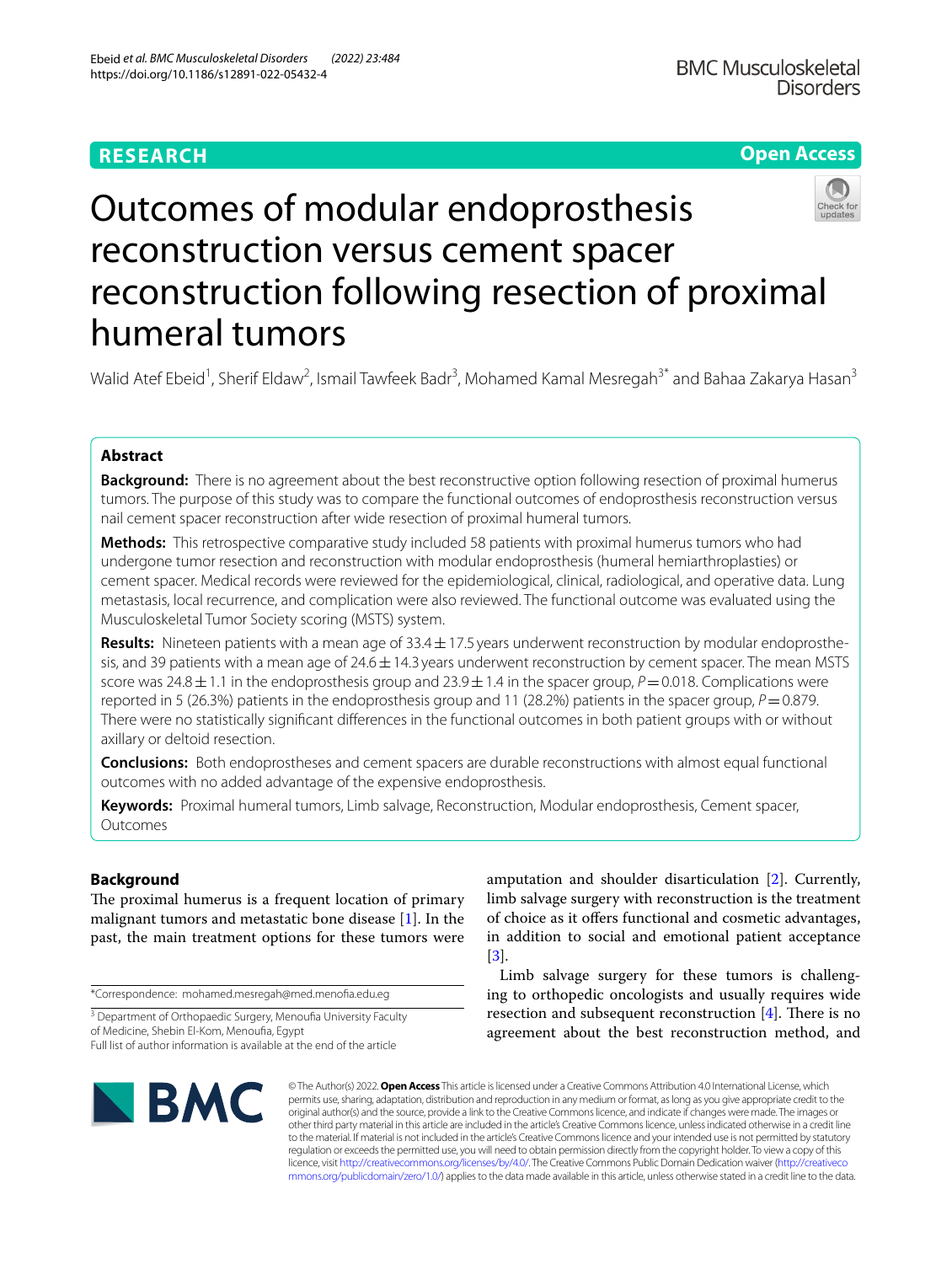the literature is limited regarding the potential variations in functional results and survival of diferent constructs  $[1, 4]$  $[1, 4]$  $[1, 4]$  $[1, 4]$ .

After extensive bone resection, diferent reconstructive options are employed to regain limb function [\[3](#page-8-2), [5](#page-8-4)[–9](#page-8-5)]. Each reconstructive method has its advantages and disadvantages  $[10, 11]$  $[10, 11]$  $[10, 11]$  $[10, 11]$ . Factors that should be considered when evaluating a reconstruction method include the ease of the procedure, functional outcome, morbidity, complications, and durability [\[2](#page-8-1), [4\]](#page-8-3).

Most frequently utilized are tumor endoprosthesis, arthrodesis implants, autografts, allografts, and custom-made implants [[3](#page-8-2), [9\]](#page-8-5). Arthrodesis reconstruction makes patients rely on the scapulothoracic motion for performing daily living activities. Functional results are comparable between arthrodesis and motion-preserving reconstructions and between primary or secondary arthrodesis [\[12](#page-8-8), [13](#page-8-9)].

Currently, the proximal humerus endoprosthesis is most commonly used after resecting the humerus with good functional outcomes, but it has the disadvantage of being expensive [[1,](#page-8-0) [5–](#page-8-4)[7,](#page-8-10) [9,](#page-8-5) [12](#page-8-8), [14](#page-8-11)[–18](#page-8-12)]. Nail cement spacer reconstruction is the alternative way to reconstruction that benefts from cost-efectiveness [\[3](#page-8-2)].

Tumor resections have signifcant challenges due to the need to sacrifce part of the deltoid and rotator cuf muscles in addition to the axillary nerve in most cases to achieve a wide margin. This leads to a compromise in the shoulder function and motion  $[12, 19]$  $[12, 19]$  $[12, 19]$  $[12, 19]$ . Even with preserving the axillary nerve, sacrifcing parts of the rotator cuff will lead to deltoid muscle malfunction and insufficiency of the abductor mechanism with limitation of the shoulder motion [\[20,](#page-8-14) [21](#page-8-15)].

We hypothesized that in the absence of sufficient abductor mechanism following tumor resection, any mobile reconstructive option would just act as a hanger with a limited range of motion. Hence, an expensive hanger will provide the exact function of an inexpensive one.

This study aimed to compare the functional and oncological outcomes of endoprosthesis reconstruction versus nail cement spacer reconstruction following wide resection of proximal humeral tumors.

#### **Methods**

This comparative study was a prospective analysis of retrospective data of patients with primary malignant, benign aggressive, or metastatic tumors of the proximal humerus who had proximal humeral resection and reconstruction by modular tumor endoprosthesis (humeral hemiarthroplasties) or cement spacer. Surgeries were performed at a single orthopedic oncology center between September 2004 and December 2018. The minimum follow-up period was one year. Patients who did not complete the one-year follow-up, died of disease, or lost to follow-up, were excluded. Endoprosthesis reconstruction was in the form of humeral hemiarthroplasties and cement spacers were made of antibiotic-loaded polymethylmethacrylate (PMMA) augmented by a rush pin or Kuntscher nail inside it, acting as a stem. The study was conducted after approval from Menoufa University Institutional Review Board. Written informed consent was obtained from adult patients and from parents of patients below 16 years of age.

Medical records were reviewed for the epidemiological and clinical data, including the presentation, history of previous interventions, condition of the overlying skin, shoulder joint range of motion, and neurovascular examination.

Revision of available imaging studies, including fulllength standard anteroposterior and lateral radiographs of the involved humerus, bone scintigraphy, chest computed tomography (CT), and magnetic resonance imaging (MRI) of the whole humerus was performed for assessment of the intramedullary and soft tissue extent of the tumor and relation of the tumor to the neurovascular structures. Lung metastasis was assessed in with chest CT scans.

Type of biopsy, whether open or closed, as well as neoadjuvant chemotherapy, were recorded. Histopathological reports following biopsy, as well as following tumor resection, were reviewed. Operative data included the approach, type of resection according to the classifcation system proposed by Malawer et al. [[22](#page-8-16)], margin type, length of resection, reconstruction method, and implant type.

The functional outcomes were evaluated using the Musculoskeletal Tumor Society scoring (MSTS) system  $[23]$  $[23]$  $[23]$ . The postoperative shoulder range of motion was assessed. Any complications were recorded.

Oncological outcomes were also assessed, including local recurrence and lung metastasis. In addition, follow-up radiographs were evaluated for the implant position, any loosening, subluxation, or local recurrence, Figs. [1](#page-2-0) and [2](#page-3-0).

## **Statistical analysis**

IBM SPSS version 25.0 (SPSS Inc., Armonk, NY) was used for the data analysis. Categorical data were compared using the chi-square or Fisher's exact tests, while continuous data were compared using the student's t-test or Mann-Whitney U test. Statistical signifcance was set at a *P*-value of less than 0.05.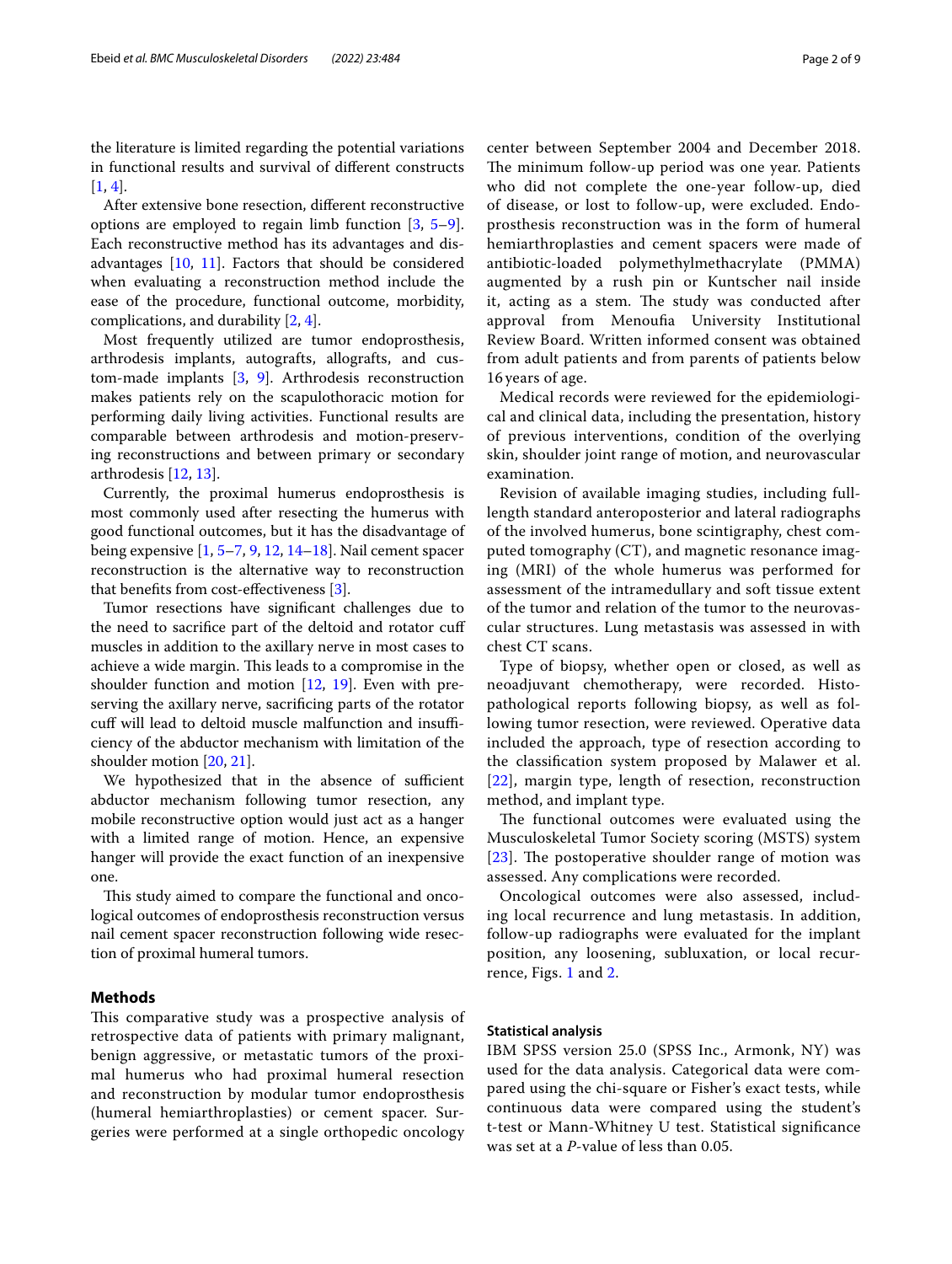

<span id="page-2-0"></span>**Fig. 1** A 24-year-old female patient with osteosarcoma of the proximal humerus had undergone tumor resection and reconstruction with endoprosthesis. **A** Plain X-ray of the shoulder, anteroposterior view. **B** MRI axial view. **C** Postoperative X-rays, anteroposterior and lateral views. **D** Two-year follow-up X-rays, anteroposterior view

## **Results**

This study included 58 patients; 19 patients underwent reconstruction by modular endoprosthesis, while 39 patients underwent reconstruction by cement spacer. The endoprosthesis group included  $9$  (47.4%) males, and 10 (52.6%) females, with a mean age of  $33.4 \pm 17.5$ (range,  $13-77$ ) years. The cement spacer group included 26 (66.7%) males, and 13 (33.3%) females, with a mean age of  $24.6 \pm 14.3$  (range, 5–61) years,  $P = 0.061$  and 0.159 for age and gender, respectively.

The most common diagnosis in the endoprosthesis group was chondrosarcoma (*n*=7, 36.8%), followed by osteosarcoma  $(n=5, 26.3)$ , while in the spacer group it was osteosarcoma ( $n=17$ , 43.6%), followed by Ewing's sarcoma ( $n = 12, 30.8\%$ ),  $P = 0.008$ .

Three  $(15.8\%)$  and  $8(20.5\%)$  patients were presented as recurrent cases in the endoprosthesis and spacer groups, respectively, *P*=0.738. Seven (36.8%) and 11 (28.2%) patients were presented with a pathological fracture in the endoprosthesis and the spacer groups, respectively, *P*=0.505, Table [1](#page-4-0).

## **Operative results**

The most commonly used approach was the anteromedial approach, 13 (68.4%) and 29 (74.4%) patients, followed by the deltopectoral, 6 (31.6%), and 8 (20.5%), in the endoprosthesis and spacer groups, respectively, *P*=0.784.

Regarding the type of resection, in the endoprosthesis group, it was type I (intra-articular proximal humeral resection) in 18 (94.7%) patients and type V (extra-articular humeral and glenoid resection) in one (5.3%) patient. In the spacer group, it was type I in 36 (92.3%) patients and type V in 3 (7.7%) patients,  $P = 0.999$ .

A wide margin was achieved in 18 (94.7%) patients in the endoprosthesis group and 38 (97.4%) patients in the spacer group,  $P=0.999$ .

The mean length of resection was shorter in the endoprosthesis group,  $13.7 \pm 3.5$  (range, 8–20) cm, than in the spacer group,  $14.9 \pm 3.7$  (range, 9–26) cm, but the difference was statistically insignificant,  $P = 0.250$ .

A signifcant part of the deltoid (at least the anterior and the middle parts) was resected in 13 (68.4%) and 28 (71.8%) patients in the endoprosthesis and spacer groups, respectively,  $P=0.791$ .

The axillary nerve was resected in  $3$  (15.8%) patients in the endoprosthesis and 20 (51.3%) patients in the spacer group,  $P = 0.010$ .

Additionally, the musculocutaneous nerve was resected in one patient in the endoprosthesis group and two patients in the spacer group. The radial nerve was resected in two patients in the spacer group.

The operative time was not different between the two groups,  $3.3 \pm 0.9$  (range, 2–5) hours in the endoprosthesis group and  $3.4 \pm 0.9$  (range, 2–6) hours in the spacer group, *P*=0.958, Table [2](#page-5-0).

#### **Functional outcomes**

The mean follow-up period was  $79 \pm 57$  (range, 15–168) months in the endoprosthesis group, and  $42.4 \pm 36$ (range,  $12-149$ ) months in the spacer group,  $P=0.020$ .

Overall, the mean MSTS score for all patients was  $24.2 \pm 1.4$  (range, 22–27). The mean MSTS score in the endoprosthesis group was  $24.8 \pm 1.1$  (range, 23-27) points, while it was  $23.9 \pm 1.4$  (range, 22–27) points in the spacer group,  $P = 0.018$ .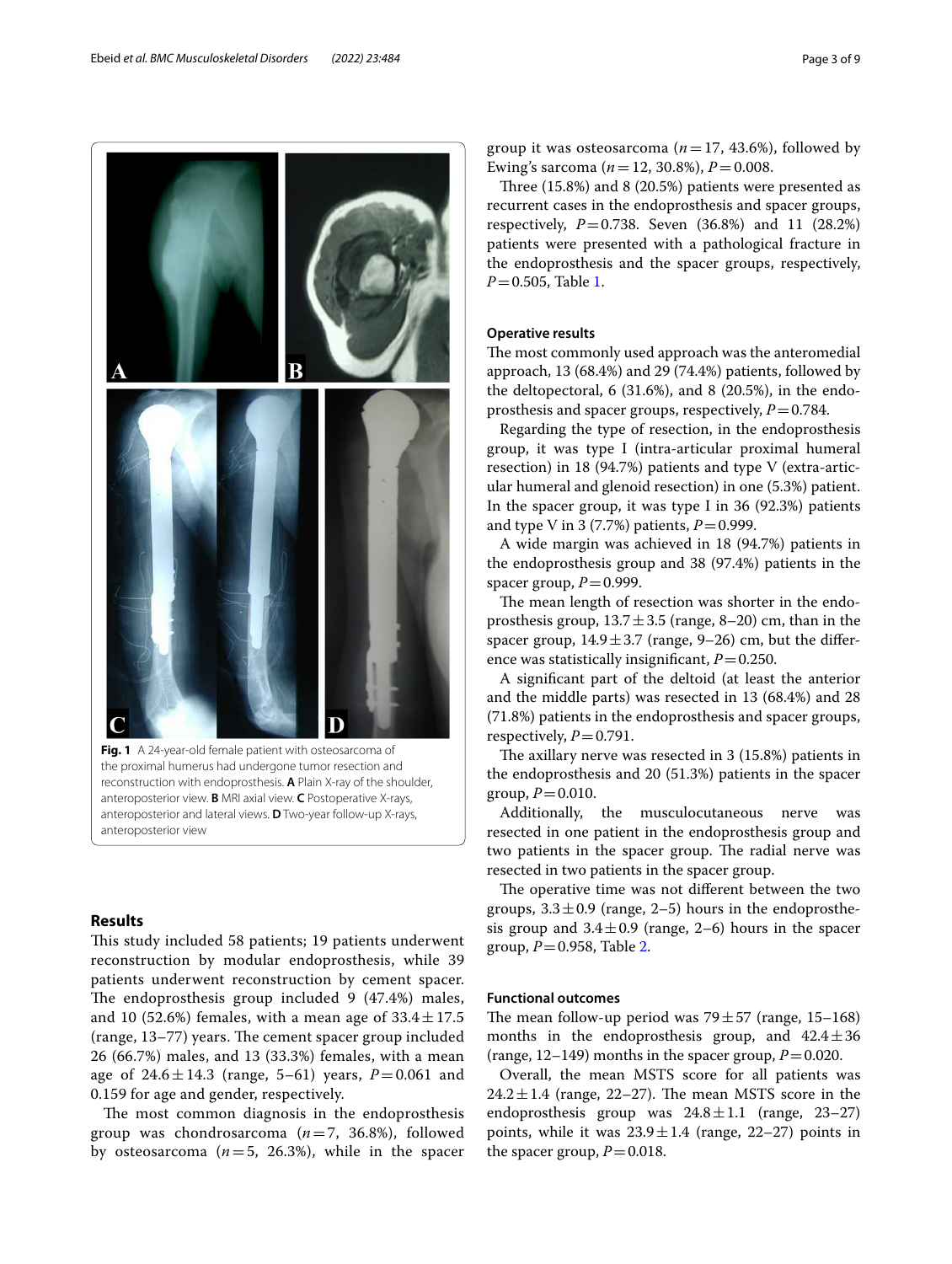

<span id="page-3-0"></span>**Fig. 2** A 22-year-old female patient with giant cell tumor of the proximal humerus had undergone tumor resection and reconstruction with cement spacer. **A** Plain X-ray of the shoulder, anteroposterior view. **B** MRI sagittal view. **C** Postoperative X-rays, anteroposterior and lateral views. **D** Two-year follow-up X-rays, anteroposterior and lateral views

The mean MSTS score was  $24.1 \pm 1.3$  points in patients who had deltoid resection and  $24.5 \pm 1.5$ points in patients without deltoid resection,  $P = 0.384$ .

The mean MSTS score was lower in patients with axillary nerve resection than in patients with preserved axillary nerve,  $23.7 \pm 1.2$  and  $24.6 \pm 1.6$  points, respectively,  $P = 0.019$ .

When analyzing each group separately, there were no statistically signifcant diferences in the functional outcomes in patients with or without axillary or deltoid resection, Table [3.](#page-5-1)

At the latest follow-up, the mean active shoulder forward flexion was  $30.3 \pm 35.8$  (range,  $0^{\circ}$  – 140°) and  $17.3 \pm 20.0^{\circ}$  (range,  $0^{\circ}$  –  $70^{\circ}$ ) in the endoprosthesis and spacer groups, respectively,  $P=0.184$ . Four patients were able to achieve forward flexion of more than 60° (two in each group). The mean active shoulder extension was  $48.0 \pm 25.3^{\circ}$  (range,  $30^{\circ}$  –  $90^{\circ}$ ) and  $16.6 \pm 18.7^{\circ}$ (range, 0° – 60°) in the endoprosthesis and spacer groups, respectively,  $P=0.075$ . The mean active shoulder abduction was  $33.4 \pm 18.7^{\circ}$  (range,  $10^{\circ}$  – 90°) and  $16.6 \pm 18.7^{\circ}$  (range, 0° – 70°) in the endoprosthesis and spacer groups, respectively,  $P=0.006$ . Three patients achieved more than 60° of abduction (two in the endoprosthesis group and one in the spacer group), Table [4.](#page-6-0)

In patients with axillary nerve resection  $(n=23)$  and those with spared axillary nerve  $(n=35)$ , there was no statistically signifcant diference in outcomes and range of motion between endoprosthesis and spacer in either group. In patients with deltoid resection, the functional outcome and range of extension and abduction were signifcantly higher in the endoprosthesis group,  $P = 0.007$ , 0.044, and 0.002, respectively, Table [5.](#page-7-0)

Overall, local recurrence occurred in 6 patients; 2 patients in the endoprosthesis group, both were diagnosed as chondrosarcoma, and 4 patients in the spacer group; osteosarcoma  $(n=3)$  and Ewing's sarcoma  $(n=1), P=0.975.$ 

Lung metastasis was recorded in 8 patients; 3 patients in the endoprosthesis group; all were diagnosed with chondrosarcoma, and 5 patients in the spacer group; osteosarcoma  $(n=4)$ , Ewing's sarcoma  $(n=1)$ , *P*=0.758, Table [4.](#page-6-0)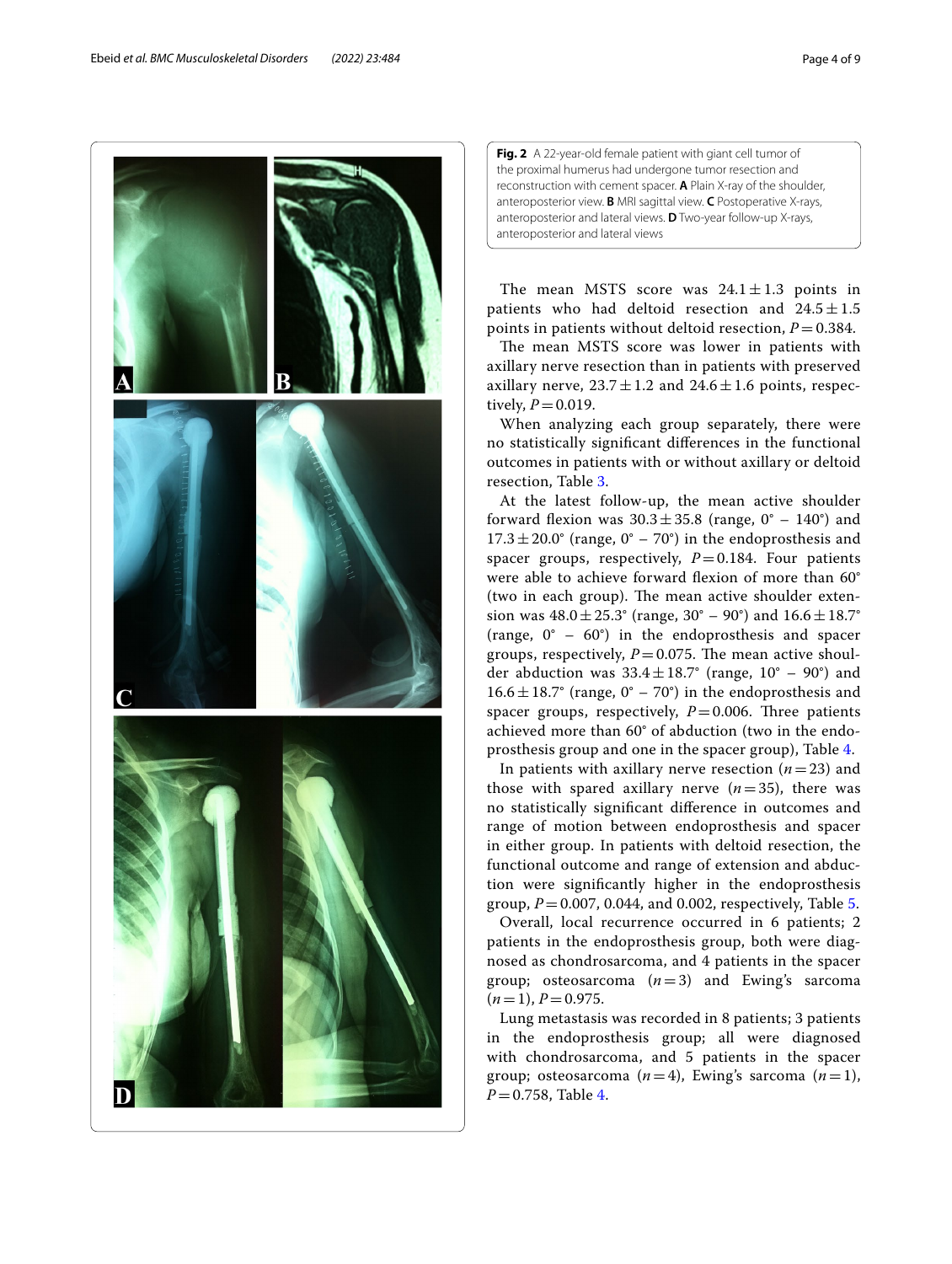<span id="page-4-0"></span>

|  | <b>Table 1</b> Baseline and demographic data of the included patients |  |
|--|-----------------------------------------------------------------------|--|
|--|-----------------------------------------------------------------------|--|

| Data                                       | Endoprosthesis group ( $n = 19$ ) |       | Cement spacer group ( $n = 39$ ) |       | P-value |
|--------------------------------------------|-----------------------------------|-------|----------------------------------|-------|---------|
|                                            | No.                               | $\%$  | No.                              | %     |         |
| Age $(y)$                                  |                                   |       |                                  |       |         |
| $Mean \pm SD$                              | $33.4 \pm 17.5$                   |       | $24.6 \pm 14.3$                  |       | 0.061   |
| Gender                                     |                                   |       |                                  |       | 0.159   |
| Male                                       | 9                                 | 47.4% | 26                               | 66.7% |         |
| Female                                     | 10                                | 52.6% | 13                               | 33.3% |         |
| <b>Diagnosis</b>                           |                                   |       |                                  |       | 0.008   |
| Osteosarcoma ( $n = 22$ )                  | 5                                 | 26.3% | 17                               | 43.6% |         |
| Ewing's sarcoma ( $n = 13$ )               |                                   | 5.3%  | 12                               | 30.8% |         |
| Chondrosarcoma ( $n = 12$ )                | 7                                 | 36.8% | 5                                | 12.8% |         |
| Giant cell tumor ( $n = 5$ )               | 2                                 | 10.5% | 3                                | 7.7%  |         |
| Chondroblastoma ( $n = 2$ )                | 2                                 | 10.5% | $\mathbf{0}$                     | 0%    |         |
| Leiomyosarcoma ( $n = 1$ )                 |                                   | 5.3%  | $\Omega$                         | 0%    |         |
| Primary lymphoma $(n=1)$                   | $\Omega$                          | 0%    |                                  | 2.6%  |         |
| Malignant fibrous histiocytoma ( $n = 1$ ) |                                   | 5.3%  | $\mathbf{0}$                     | 0%    |         |
| Metastatic adenocarcinoma ( $n = 1$ )      | $\Omega$                          | 0%    |                                  | 2.6%  |         |
| <b>Recurrent at presentation</b>           |                                   |       |                                  |       | 0.738   |
| De novo $(n=47)$                           | 16                                | 84.2% | 31                               | 79.5% |         |
| Recurrent ( $n = 11$ )                     | 3                                 | 15.8% | 8                                | 20.5% |         |
| Pathological fracture at presentation      |                                   |       |                                  |       | 0.505   |
| No $(n=40)$                                | 12                                | 63.2% | 28                               | 71.8% |         |
| Yes ( $n = 18$ )                           | 7                                 | 36.8% | 11                               | 28.2% |         |

## **Complications**

Overall, complications occurred in 5 (26.3%) patients in the endoprosthesis group and 11 (28.2%) patients in the spacer group,  $P = 0.879$ .

Three patients developed radial nerve palsy following nerve resection with the tumor; all were in the spacer group. Two patients had a deep infection, one in the endoprosthesis group, treated by debridement and insertion of cement spacer, and one in the spacer group managed by debridement and spacer revision. Skin sloughing occurred in one patient in the spacer group and was treated by debridement. Wound gapping occurred in one patient in the spacer group and was treated by secondary sutures. One patient in the spacer group had anterior dislocation 10 months postoperatively and was managed by open reduction. Two patients in the endoprosthesis group and two in the spacer group had proximal migration of prosthesis treated conservatively. One patient in the endoprosthesis group and one in the spacer group had downward subluxation treated conservatively. Two patients in the spacer group had broken rush pin, which was revised by intramedullary nail, Table [4](#page-6-0).

The 3-year survival rates were 94.7 and 94.9% for the endoprosthesis and spacer groups, respectively,  $P=0.592$ .

## **Discussion**

Limb salvage surgery rather than amputation has become the ideal management option for malignant tumors of the proximal humerus, providing functional and cosmetic benefts [[24,](#page-8-18) [25](#page-8-19)]. Several reconstructive options are available following tumor resection, including autologous grafts, osteoarticular allografts, endoprosthesis, allograft–prosthesis composite, or nail cement spacer [[7,](#page-8-10) [9,](#page-8-5) [16,](#page-8-20) [26\]](#page-8-21).

Resection of proximal humeral tumors often includes resection of parts of the deltoid and rotator cuf muscles as well as the axillary nerve, which impacts the expected shoulder function following reconstruction [[20](#page-8-14)]. In our study, soft tissue reconstruction and attachment of remaining muscles to each other (for example, deltoid to pectoralis major, capsule and rotators to the implant, deltoid remnants to short biceps, and short biceps to long biceps) and to the prosthesis or spacer was aided by Ethibond and FiberWire sutures that were wrapped around the prosthesis or passed through the cement spacer before the setting of cement. Other methods of attachments were proline mesh and trevira tube to provide better anchorage of muscles, sometimes providing a sling to the acromion. Coverage of the implant or the spacer was the primary aim of avoiding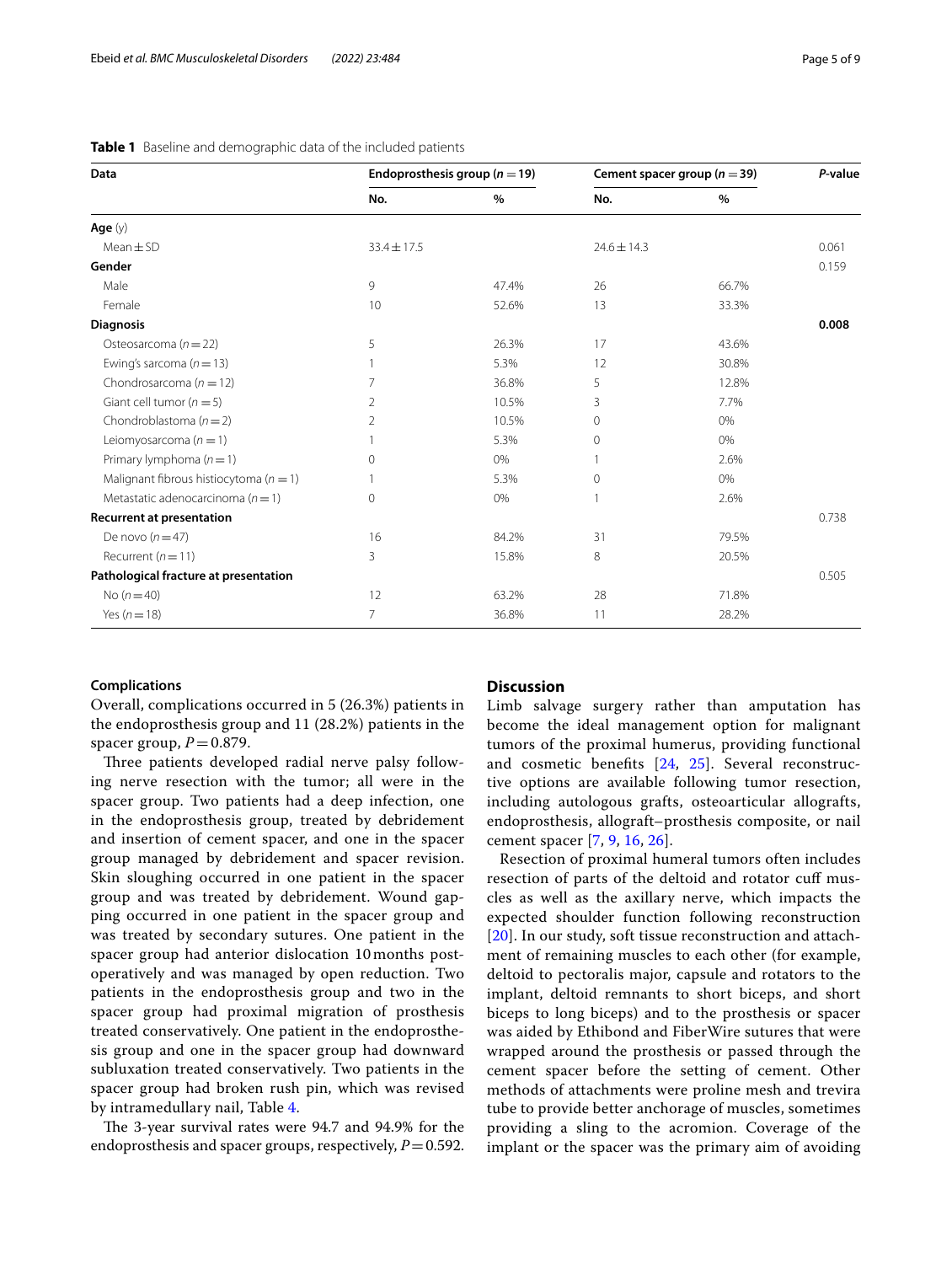#### <span id="page-5-0"></span>**Table 2** Operative details of the included patients

| <b>Endoprosthesis</b><br>group $(n=19)$ |       | <b>Cement spacer</b><br>group ( $n = 39$ ) |       | P-value |  |
|-----------------------------------------|-------|--------------------------------------------|-------|---------|--|
| No.                                     | %     | No.                                        | %     |         |  |
|                                         |       |                                            |       | 0.784   |  |
| 13                                      | 68.4% | 29                                         | 74.4% |         |  |
| 6                                       | 31.6% | 8                                          | 20.5% |         |  |
| 0                                       | 0%    | 1                                          | 2.6%  |         |  |
| 0                                       | 0%    | 1                                          | 2.6%  |         |  |
|                                         |       |                                            |       | 0.999   |  |
| 18                                      | 94.7% | 36                                         | 92.3% |         |  |
| 1                                       | 5.3%  | 3                                          | 7.7%  |         |  |
|                                         |       |                                            |       | 0.999   |  |
| 18                                      | 94.7% | 38                                         | 97.4% |         |  |
| 1                                       | 5.3%  | 1                                          | 2.6%  |         |  |
| Length of resection (cm)                |       |                                            |       |         |  |
| $13.7 \pm 3.5$                          |       | $14.9 \pm 3.7$                             |       | 0.250   |  |
|                                         |       |                                            |       | 0.791   |  |
| 13                                      | 68.4% | 28                                         | 71.8% |         |  |
| 6                                       | 31.6% | 11                                         | 28.2% |         |  |
|                                         |       |                                            |       | 0.010   |  |
| 3                                       | 15.8% | 20                                         | 51.3% |         |  |
| 16                                      | 84.2% | 19                                         | 48.7% |         |  |
|                                         |       |                                            |       |         |  |
| $3.3 + 0.9$                             |       | $3.4 + 0.9$                                |       | 0.958   |  |
|                                         |       |                                            |       |         |  |

dead space, even in case of inclusion of axillary nerve in the resection.

In this study, we compared the functional and oncological outcomes, complications, and survival rates of the endoprosthesis reconstruction versus nail cement spacer reconstruction following wide resection of proximal humeral tumors.

The mean follow-up period of the endoprosthesis group was signifcantly longer than the spacer group as we originally used to do only endoprosthesis. Over time we became more selective, reserving endoprosthesis for patients with minimal muscle resections, preserved axillary nerve, and potentially less expected functional deficit. Accordingly, most of the patients in the endoprosthesis group had chondrosarcoma, whereas the commonest diagnosis in the spacer group was osteosarcoma, followed by Ewing's sarcoma. Moreover, the mean age in the spacer group was lower, as the group included many children in which the spacer was more appropriate and available to match the size of the humeral medulla as well as the glenoid dimensions. Both reconstructive techniques had almost equal operative time.

The average MSTS score for all patients in this study was 24.2 (80%). This was similar to other reports. Van de Sande et al. [[16\]](#page-8-20) compared the functional outcomes of proximal humeral reconstructions with modular tumor prosthesis, osteoarticular allograft, and allograft-prosthesis composite in 37 patients after tumor resection with a mean follow-up of 10 years. The average MSTS scores were 77% for the endoprosthesis reconstruction, 76% for the osteoarticular allograft, and 72% for the allograftprosthetic composite groups; however, endoprosthesis reconstruction had the highest implant survival and the lowest complication rate [[16\]](#page-8-20). A systematic review by Teunis et al. [\[27](#page-8-22)] compared the functional outcomes of diferent reconstruction methods, and the average MSTS scores ranged from 61 to 77% in the prostheses, 50 to 78% in the osteoarticular grafts, and from 57 to 91% the allograft-prosthesis composites studies. The conclusion was that both endoprosthesis reconstruction and allograft-prosthesis composites have comparable functional outcomes and survival rates, with avoidance of fractures observed with osteoarticular allografts [\[27](#page-8-22)].

Studies reporting on the outcome of spacers had inferior results. Kundu et al. [[1\]](#page-8-0) treated 14 patients with nail cement spacer reconstruction after tumor excision of the proximal humerus and reported a mean MSTS score of 19.09 with a mean follow-up of 30.14months. Singh et al. [[28](#page-8-23)] reported two cases with Ewing's sarcoma and

<span id="page-5-1"></span>

|  |  | <b>Table 3</b> Comparison of the functional outcome in patients with and without deltoid and axillary resection in both groups |  |  |  |  |  |  |  |
|--|--|--------------------------------------------------------------------------------------------------------------------------------|--|--|--|--|--|--|--|
|--|--|--------------------------------------------------------------------------------------------------------------------------------|--|--|--|--|--|--|--|

| Data                     | <b>Endoprosthesis</b>              | P-value | <b>Cement spacer</b>               | P-value |
|--------------------------|------------------------------------|---------|------------------------------------|---------|
|                          | <b>MSTS</b> score<br>Mean $\pm$ SD |         | <b>MSTS</b> score<br>Mean $\pm$ SD |         |
| <b>Deltoid resection</b> |                                    | 0.640   |                                    | 0.236   |
| Resected                 | $24.9 \pm 1.2$                     |         | $23.8 \pm 1.2$                     |         |
| Not resected             | $24.7 \pm 0.8$                     |         | $74.4 \pm 1.9$                     |         |
| Axillary nerve resection |                                    | 0.766   |                                    | 0.097   |
| Resected                 | $24.7 \pm 0.6$                     |         | $23.6 \pm 1.2$                     |         |
| Not resected             | $24.9 \pm 1.1$                     |         | $24.3 \pm 1.6$                     |         |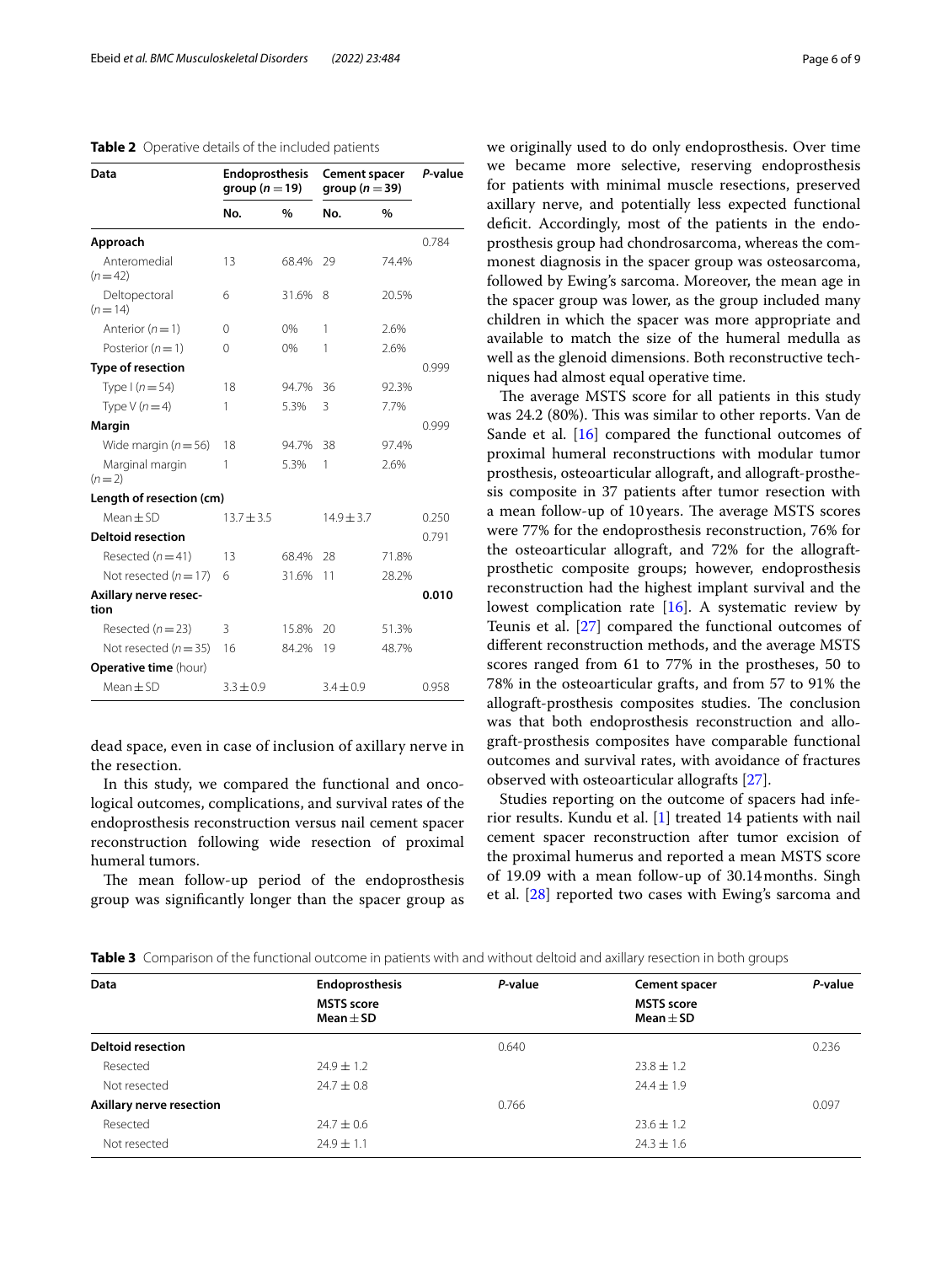| Data                                 | Endoprosthesis group ( $n = 19$ ) |       | Cement spacer group ( $n = 39$ ) |       | P-value |
|--------------------------------------|-----------------------------------|-------|----------------------------------|-------|---------|
|                                      | No.                               | $\%$  | No.                              | %     |         |
| Follow-up period (m)                 |                                   |       |                                  |       |         |
| $Mean \pm SD$                        | $79 + 57$                         |       | $42.4 \pm 36$                    |       | 0.020   |
| <b>MSTS</b> score                    |                                   |       |                                  |       |         |
| $Mean \pm SD$                        | $24.8 \pm 1.1$                    |       | $23.9 \pm 1.4$                   |       | 0.018   |
| Active range of motion (°)           |                                   |       |                                  |       |         |
| Forward flexion                      | $30.3 \pm 35.8$                   |       | $17.3 \pm 20.0$                  |       | 0.184   |
| Extension                            | $48.0 \pm 25.3$                   |       | $26.7 \pm 19.1$                  |       | 0.075   |
| Abduction                            | $33.4 \pm 18.7$                   |       | $16.6 \pm 18.7$                  |       | 0.006   |
| <b>Local recurrence</b> $(n=10)$     | 2                                 | 10.5% | $\overline{4}$                   | 10.3% | 0.975   |
| <b>Chest metastasis</b> $(n=9)$      | 3                                 | 15.8% | 6                                | 15.4% | 0.968   |
| <b>Complications</b>                 |                                   |       |                                  |       | 0.879   |
| Radial nerve palsy ( $n = 3$ )       | $\Omega$                          | 0%    | 3                                | 7.7%  |         |
| Deep infection $(n=2)$               |                                   | 5.3%  |                                  | 2.6%  |         |
| Skin sloughing $(n=1)$               | 0                                 | 0%    |                                  | 2.6%  |         |
| Wound gapping $(n=1)$                | 0                                 | 0%    |                                  | 2.6%  |         |
| Implant failure and revision $(n=3)$ |                                   | 5.3%  | $\overline{2}$                   | 5.1%  |         |
| Dislocation $(n=1)$                  | 0                                 | $0\%$ |                                  | 2.6%  |         |
| Proximal migration $(n=4)$           | 2                                 | 10.5% | $\overline{2}$                   | 5.1%  |         |
| Downward subluxation $(n=2)$         |                                   | 5.3%  |                                  | 2.6%  |         |

<span id="page-6-0"></span>

|  |  |  | Table 4 Comparison of outcomes and complications in both groups |  |
|--|--|--|-----------------------------------------------------------------|--|
|--|--|--|-----------------------------------------------------------------|--|

*MSTS* The Musculoskeletal Tumor Society

metastatic tumor of the proximal humerus treated with radical excision and cement spacer reconstruction and reported satisfactory shoulder, elbow, and hand function.

In our study, the endoprosthesis group had a slightly better functional outcome compared to the nail spacer group. Moreover, the shoulder range of motion was better in the endoprosthesis group. The active abduction, forward fexion, and extension were almost double, yet only the diference in the abduction was statistically signifcant. Rafalla and Abdullah [\[3](#page-8-2)] reported similar functional outcomes between endoprosthesis and spacers. In our study, the better functional outcome in the endoprosthesis group was probably due to selection bias as the endoprosthesis was done more in smaller tumors with lesser muscle resection and more patients with preserved axillary nerve.

When we divided patients into 2 groups; patients with axillary nerve resection and those with spared axillary nerve, there was no statistically signifcant diference in outcome between endoprosthesis and spacer in either group. Thus, the difference in function is probably influenced by the available muscles and nerves rather than the reconstructive modality.

If we excluded the patients with radial nerve palsy due to the inclusion of the radial nerve with the resected specimen, most of the complications were due to instability, dislocation, superior migration, or downward subluxation. There was no statistically significant difference in the complication rate between both groups. In our study, there was no dislocation in the endoprosthesis group and the dislocation rate in the spacer group was 2.6%. Our rates were lower than the rate of 7.5% reported in Scotti et al. [[29](#page-8-24)], who treated 40 patients with proximal humeral metastasis with endoprosthesis reconstruction. Rafalla and Abdullah [\[3](#page-8-2)] reported subluxation in one (12.5%) case out of 8 cases that had endoprosthesis reconstruction. Potter et al. [\[9](#page-8-5)] reported a 31% (5 out of 16 patients) rate of subluxation or dislocation following endoprosthesis reconstructions of the proximal humerus.

Only 2 patients in this study developed infection, one in each group. The endoprosthesis was treated by debridement, removal, and insertion of cement spacer, and the infected spacer was managed by debridement and spacer revision. Our study showed that both reconstructive techniques had similar durability and comparable 3-year survival rates.

Although the aim of this study was not to evaluate the oncological outcome of the patients with proximal humeral tumors, there was no statistically signifcant difference in local recurrence and lung metastases between the endoprosthesis and spacer groups.

Even with preserving the axillary nerve, sacrificing parts of the rotator cuff will lead to deltoid muscle malfunction and insufficiency of the abductor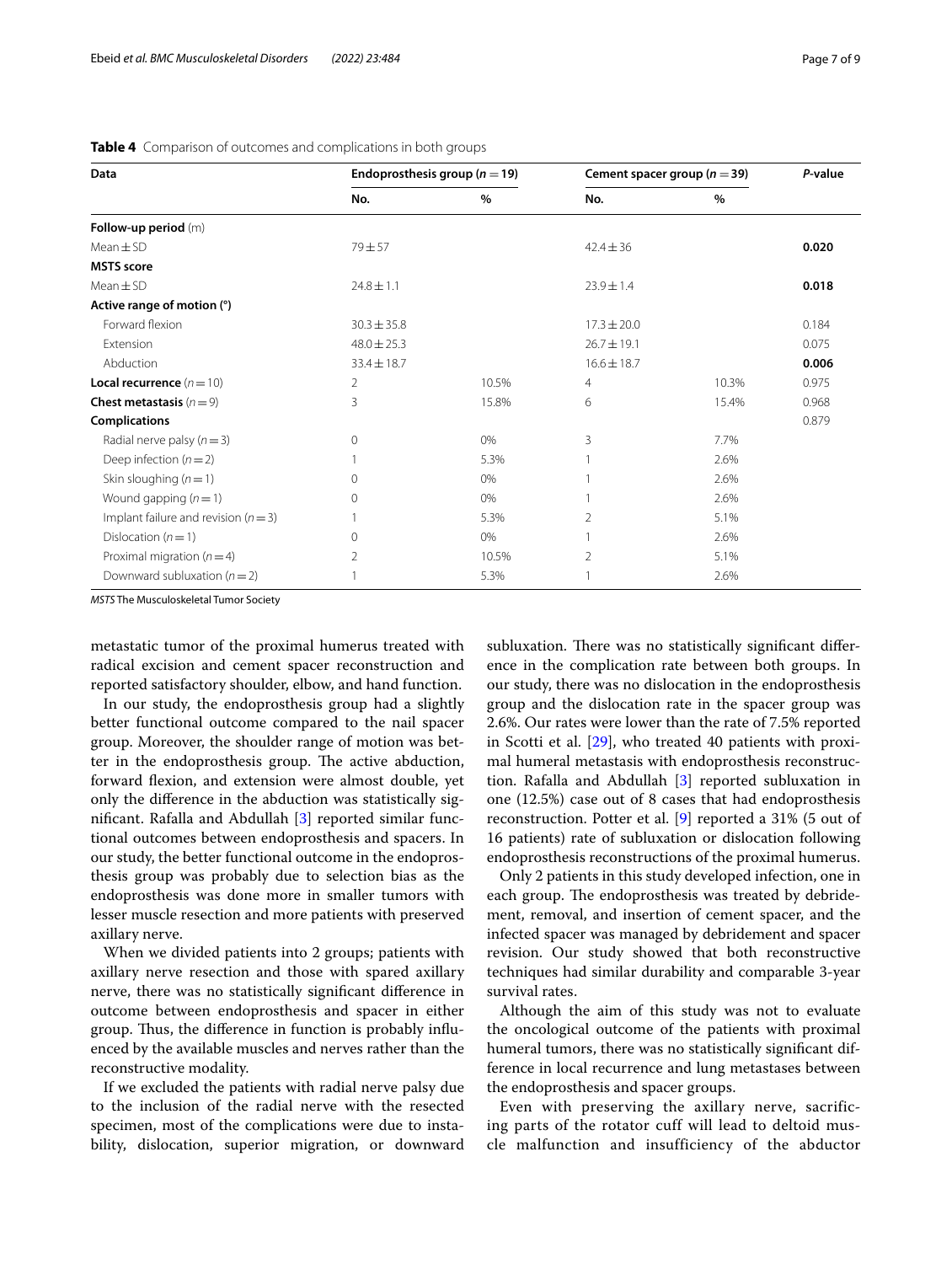<span id="page-7-0"></span>**Table 5** Comparison of outcomes and range of motion between endoprosthesis and cement spacer in patients with and without axillary nerve and deltoid resection

| Patients with axillary nerve resection ( $n = 23$ )    |                                   |                                  |         |  |  |  |  |
|--------------------------------------------------------|-----------------------------------|----------------------------------|---------|--|--|--|--|
| Data                                                   | Endoprosthesis group ( $n = 3$ )  | Cement spacer group $(n = 20)$   | P-value |  |  |  |  |
|                                                        | $Mean \pm SD$                     | $Mean + SD$                      |         |  |  |  |  |
| <b>MSTS</b> score                                      | $74.7 + 0.6$                      | $23.6 + 1.2$                     | 0.131   |  |  |  |  |
| Active range of motion (°)                             |                                   |                                  |         |  |  |  |  |
| Forward flexion                                        | $20.0 \pm 14.1$                   | $8.0 \pm 12.3$                   | 0.243   |  |  |  |  |
| Extension                                              | 14.9±17.9                         | $15.0 \pm 18.7$                  | 0.587   |  |  |  |  |
| Abduction                                              | $20.0 \pm 14.1$                   | $8.00 \pm 12.3$                  | 0.243   |  |  |  |  |
| Patients without axillary nerve resection ( $n = 35$ ) |                                   |                                  |         |  |  |  |  |
| Data                                                   | Endoprosthesis group ( $n = 16$ ) | Cement spacer group ( $n = 19$ ) | P-value |  |  |  |  |
|                                                        | $Mean \pm SD$                     | $Mean \pm SD$                    |         |  |  |  |  |
| <b>MSTS</b> score                                      | $24.9 \pm 1.1$                    | $24.3 \pm 1.6$                   | 0.252   |  |  |  |  |
| Active range of motion (°)                             |                                   |                                  |         |  |  |  |  |
| Forward flexion                                        | $31.9 \pm 38.7$                   | $25.0 \pm 22.4$                  | 0.590   |  |  |  |  |
| Extension                                              | $48.0 \pm 25.3$                   | $35.0 \pm 15.5$                  | 0.248   |  |  |  |  |
| Abduction                                              | $35.4 \pm 18.9$                   | $35.0 \pm 15.5$                  | 0.147   |  |  |  |  |
| Patients with deltoid resection ( $n = 41$ )           |                                   |                                  |         |  |  |  |  |
| Data                                                   | Endoprosthesis group ( $n = 13$ ) | Cement spacer group $(n = 28)$   | P-value |  |  |  |  |
|                                                        | $Mean \pm SD$                     | $Mean \pm SD$                    |         |  |  |  |  |
| <b>MSTS</b> score                                      | $24.9 \pm 1.2$                    | $23.8 \pm 1.2$                   | 0.007   |  |  |  |  |
| Active range of motion (°)                             |                                   |                                  |         |  |  |  |  |
| Forward flexion                                        | $24.1 \pm 21.5$                   | $12.0 \pm 18.2$                  | 0.134   |  |  |  |  |
| <b>Extension</b>                                       | $55.0 \pm 29.5$                   | $74.3 + 18.8$                    | 0.044   |  |  |  |  |
| Abduction                                              | $31.4 \pm 12.7$                   | $11.0 \pm 15.6$                  | 0.002   |  |  |  |  |
| Patients without deltoid resection ( $n = 17$ )        |                                   |                                  |         |  |  |  |  |
| Data                                                   | Endoprosthesis group ( $n = 6$ )  | Cement spacer group $(n = 11)$   | P-value |  |  |  |  |
|                                                        | $Mean \pm SD$                     | $Mean \pm SD$                    |         |  |  |  |  |
| <b>MSTS</b> score                                      | $24.7 \pm 0.8$                    | $24.4 \pm 1.9$                   | 0.712   |  |  |  |  |
| Active range of motion (°)                             |                                   |                                  |         |  |  |  |  |
| Forward flexion                                        | $47.5 \pm 62.4$                   | $28.6 \pm 20.4$                  | 0.466   |  |  |  |  |
| Extension                                              | $37.5 \pm 15.0$                   | $30.0 \pm 21.2$                  | 0.571   |  |  |  |  |
| Abduction                                              | $38.0 \pm 29.5$                   | $28.6 \pm 20.4$                  | 0.525   |  |  |  |  |

*MSTS* The Musculoskeletal Tumor Society

mechanism with limitation of the shoulder motion. Thus, in the absence of sufficient abductor mechanism following tumor resection, any mobile reconstructive option would just act as a hanger with a limited shoulder range of motion.

This study has some limitations, including its retrospective nature, selection bias, and the relatively low number of patients in each group. However, the study was done in one institution by the same surgeons and with a reasonable follow-up. Longer periods of follow-up will test the durability of both reconstructive options.

## **Conclusions**

Both endoprostheses and spacers are durable reconstructions that will provide the patient with almost equal functional outcomes. This outcome is better if the axillary nerve is preserved.

#### **Authors' contributions**

No fnancial support was received for the current study. W.A.E. designed the study, performed measurements, analysis and interpretation of data, and manuscript preparation. S. E did acquisition of data, performed measurements and manuscript preparation. I.T.B participated in study design, statistical analysis, and manuscript preparation. M.K.M contributed to study design, statistical analysis, manuscript preparation, and fnal manuscript revision. B.Z.H contributed to study design, and fnal manuscript revision.